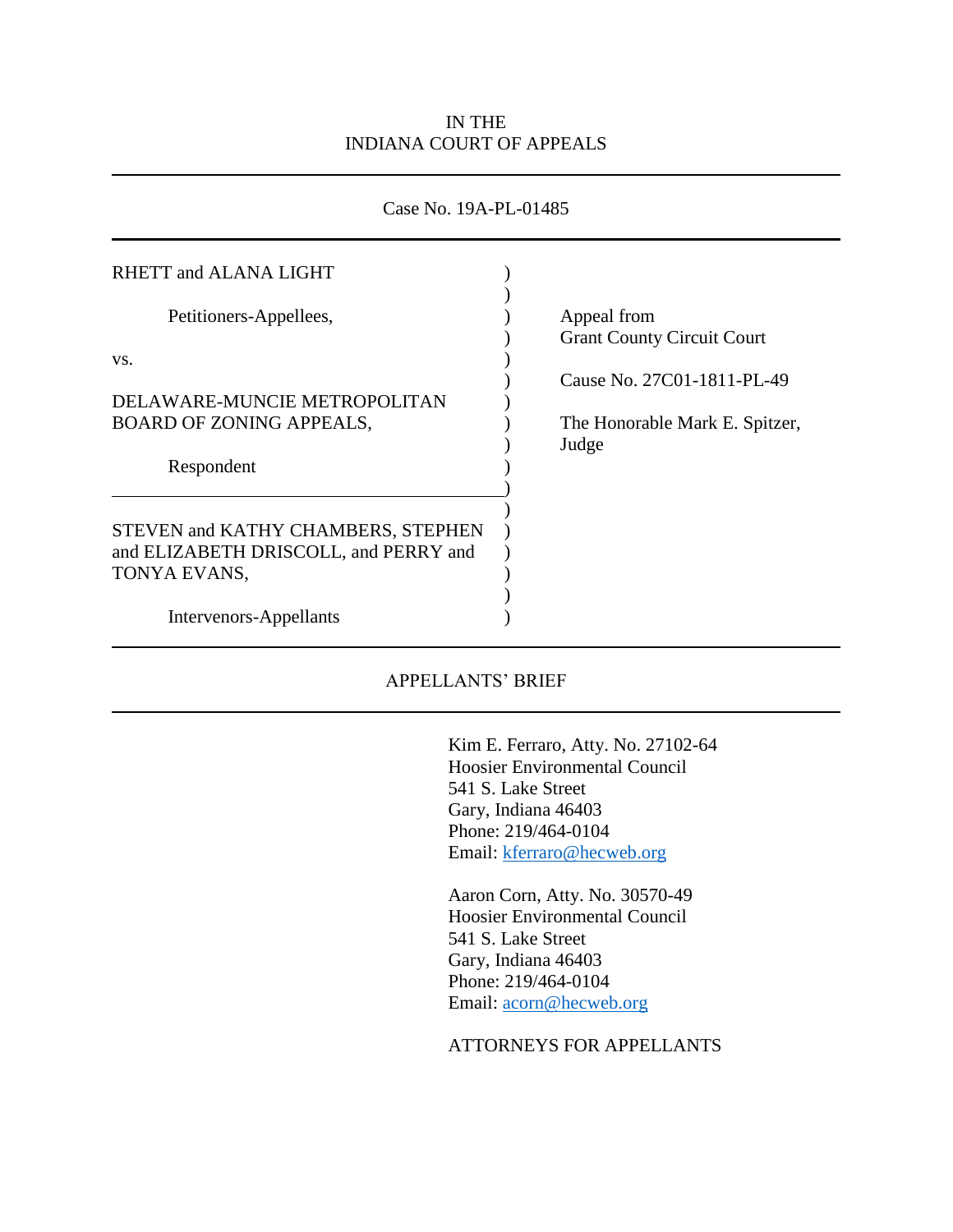# **TABLE OF CONTENTS**

| I.                                                                                                                                                                                            |  |
|-----------------------------------------------------------------------------------------------------------------------------------------------------------------------------------------------|--|
| Н.                                                                                                                                                                                            |  |
|                                                                                                                                                                                               |  |
|                                                                                                                                                                                               |  |
| IV.                                                                                                                                                                                           |  |
|                                                                                                                                                                                               |  |
| V.                                                                                                                                                                                            |  |
| A.<br>The BZA's Interpretation of the Zoning Ordinance is Reasonable and Entitled to<br><i>B</i> .<br>The Farm Zone Language is Ambiguous as to Whether CAFOs are Allowed 15<br>$1_{-}$<br>2. |  |
| VI.                                                                                                                                                                                           |  |
|                                                                                                                                                                                               |  |
|                                                                                                                                                                                               |  |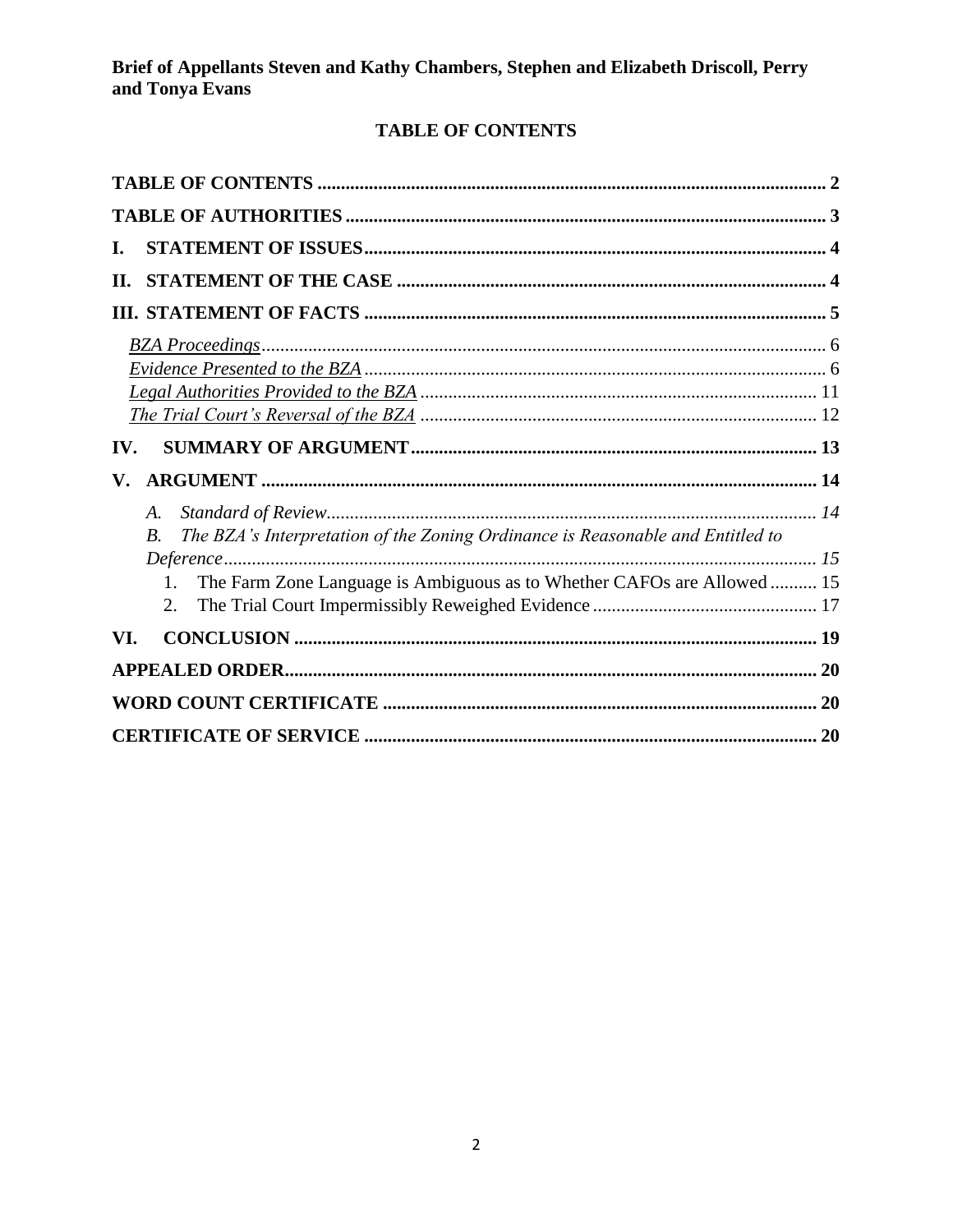# **TABLE OF AUTHORITIES**

# **Cases**

| Bryant v. Indiana State Dep't of Health, 695 N.E.2d 975 (Ind. Ct. App. 1998) 19                 |
|-------------------------------------------------------------------------------------------------|
|                                                                                                 |
| Hoosier Outdoor Advertising Corp. v. RBL Mgmt., Inc., 844 N.E.2d 157 (Ind. Ct. App. 2006). 15   |
| House of Prayer Ministries, Inc. v. Rush Cty. Bd. of Zoning Appeals, 91 N.E.3d 1053 (Ind. Ct.   |
|                                                                                                 |
| Indiana Fire Prevention Building and Safety Commission v. Rose Acre Farms, Inc., 530 N.E.2d     |
|                                                                                                 |
| McBride v. Bd. of Zoning Appeals of Evansville-Vanderburgh Area Plan Comm., 579 N.E.2d          |
|                                                                                                 |
| Midwest Minerals Inc. v. Bd. of Zoning Appeals of Area Plan Com'n of Vigo County, 880 N.E.2d    |
|                                                                                                 |
| T.W. Thom Constr. v. City of Jeffersonville, 721 N.E.2d 319 (Ind. Ct. App. 1999) 11, 14, 16, 18 |
| Town of Munster Bd. of Zoning Appeals v. Abrinko, 905 N.E.2d 488, (Ind. Ct. App. 2009) 14       |

# **Statutes**

# **Regulations**

# **Other Authorities**

|--|--|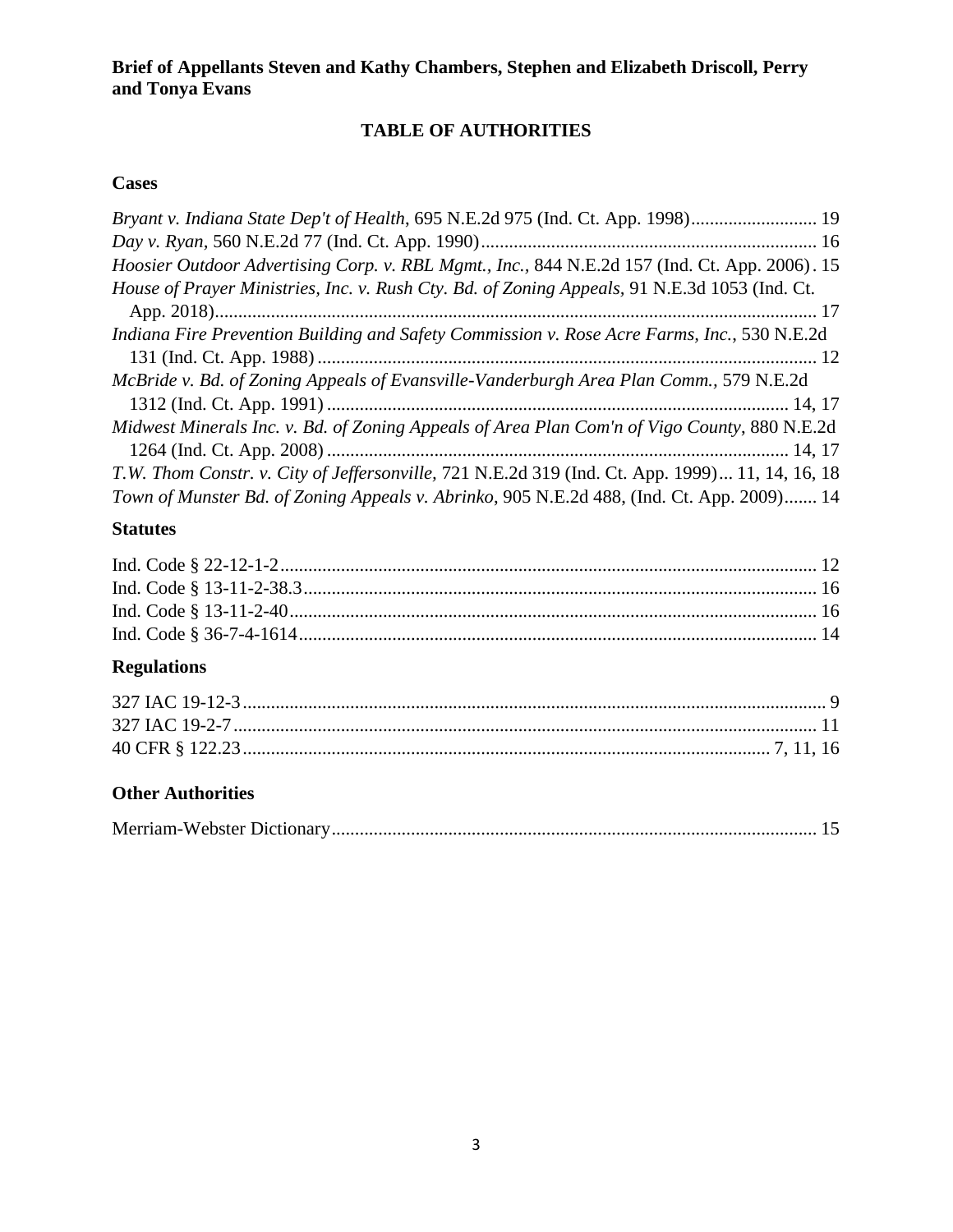## IN THE INDIANA COURT OF APPEALS

| Case No. 19A-PL-01485                                                                       |  |                                                  |  |  |
|---------------------------------------------------------------------------------------------|--|--------------------------------------------------|--|--|
| RHETT and ALANA LIGHT                                                                       |  |                                                  |  |  |
| Petitioners-Appellees,                                                                      |  | Appeal from<br><b>Grant County Circuit Court</b> |  |  |
| VS.                                                                                         |  | Cause No. 27C01-1811-PL-49                       |  |  |
| DELAWARE-MUNCIE METROPOLITAN<br>BOARD OF ZONING APPEALS,                                    |  | The Honorable Mark E. Spitzer,                   |  |  |
| Respondent                                                                                  |  | Judge                                            |  |  |
| STEVEN and KATHY CHAMBERS, STEPHEN<br>and ELIZABETH DRISCOLL, and PERRY and<br>TONYA EVANS, |  |                                                  |  |  |
| Intervenors-Appellants                                                                      |  |                                                  |  |  |

## APPELLANTS' BRIEF

#### **I. STATEMENT OF ISSUES**

Whether the trial court erred in reversing the Delaware-Muncie Metropolitan Board of Zoning Appeals' ("BZA") decision to revoke a county building permit issued for the construction of a concentrated animal feeding operation ("CAFO") in a zoning district, which the BZA reasonably concluded does not recognize a CAFO as a permitted land use.

## **II. STATEMENT OF THE CASE**

Petitioners-Appellees, Rhett and Alana Light ("the Lights"), brought this proceeding on July 26, 2018 seeking judicial review of the BZA's decision to revoke the building permit issued on May 17, 2018 to Rhett Light by the Delaware County Building Commissioner/Zoning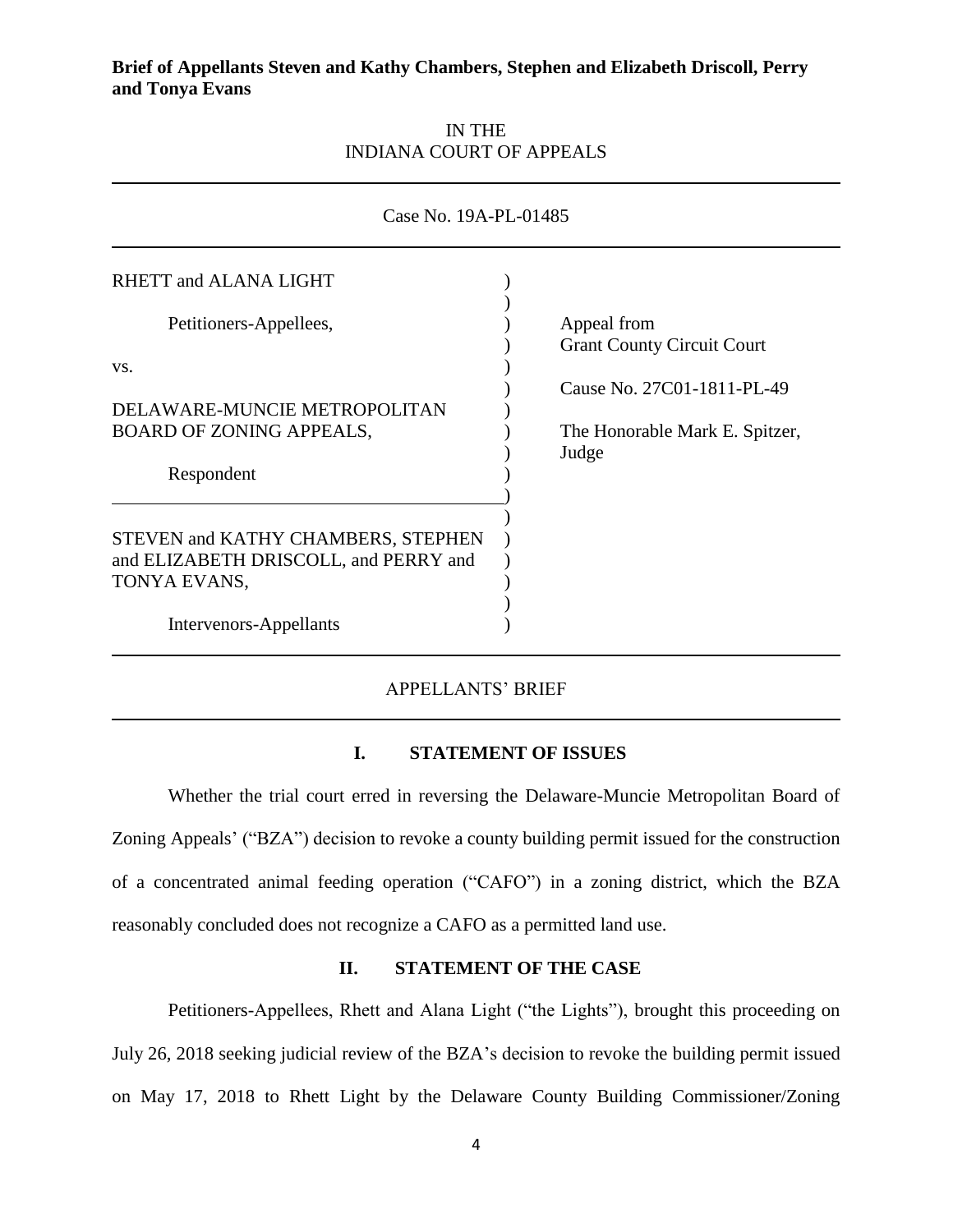Administrator ("Zoning Administrator") to construct and operate a hog CAFO in Delaware County ("the building permit"). (App. III:157-242)<sup>1</sup> The BZA responded in opposition to the Lights' judicial review petition. (App. IV:78-84) Intervenors-Appellants, Steven and Kathy Chambers, Stephen and Elizabeth Driscoll, Perry and Tonya Evans, who live near the CAFO property ("the neighbors"), and who appealed the building permit to the BZA, were allowed to intervene in the case on August 26, 2018. (App. IV:68)

On September 13, 2018, the Parties agreed to transfer venue from Delaware to Grant County and to the appointment of Honorable Judge Mark Spitzer as Special Judge. (App. IV:75- 76) Thereafter, the BZA filed its certified record of proceedings (App. II:146-III:156), and the matter was fully briefed by the Parties. (App. IV:85-V:174) The trial court heard oral argument on March 19, 2019, after which the court took the matter under advisement. (Tr.) On May 28, 2019, the trial court issued its Findings of Fact, Conclusions of Law and Judgment reversing the BZA's decision and reinstating the building permit to the Lights ("Opinion"). (App. II:15-25). The neighbors filed their Notice of Appeal on June 27, 2019. (App. V:175-189)

#### **III. STATEMENT OF FACTS**

The Lights raised three arguments to the trial court for why the BZA's revocation of the building permit should be reversed. The court found one issue to be dispositive; namely, whether the Delaware County Comprehensive Zoning Ordinance ("Zoning Ordinance") recognizes a CAFO as a permitted use in the "F-Farming Zone." (App. II:21-24)

The proceedings before the BZA and the evidence and argument presented to the BZA on that single issue are as follows:

l

<sup>&</sup>lt;sup>1</sup> The Lights amended their judicial review petition twice, first on July 30, 2018 and again on August 9, 2019. (App. III:243-IV:27, IV:32-67)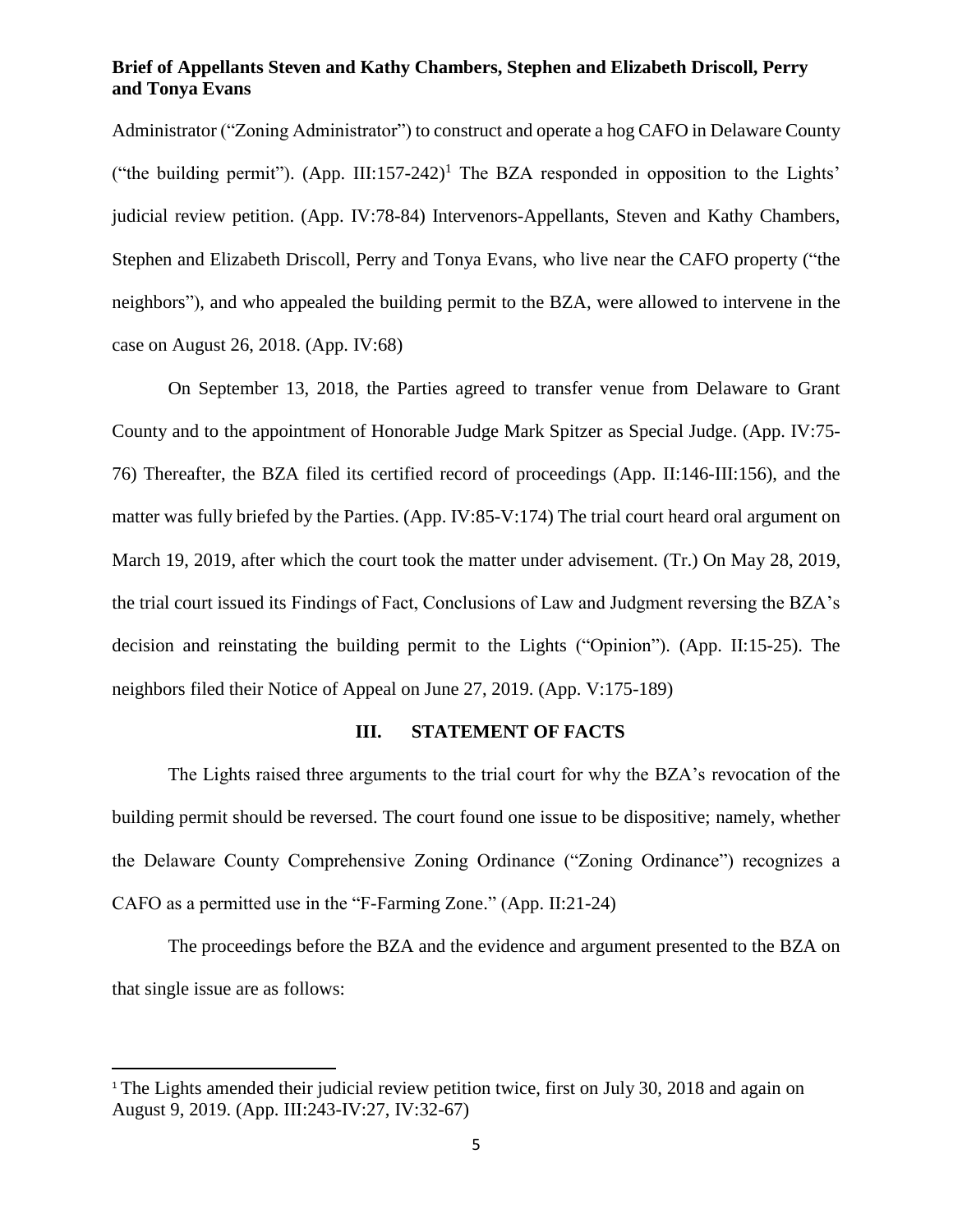## *BZA Proceedings*

On June 28, 2018, the BZA conducted a full hearing on the neighbors' appeal of the building permit wherein attorneys for the neighbors and the Lights were given equal time to present evidence and argument on the proper interpretation of the Zoning Ordinance. (App.II:146-200) Prior to the hearing, the neighbors and the Lights submitted written briefs and evidence for the BZA's consideration. (App. II:31-145, App. IV:67) The Zoning Administrator submitted a report to the BZA explaining his decision to issue the building permit concluding that a CAFO is a permitted use in the "F-Farming Zone" ("Farm Zone") because "[t]he raising of hogs is an allowed use" in that zone. (App. III:100) The Plan Commission also submitted a case analysis advising the BZA that since the adoption of the Zoning Ordinance in 1973, a "confined feeding operation" has been "considered" a permitted use. (App. II:104)

At the conclusion of the hearing, BZA members asked questions of the attorneys for both Parties, and then voted 5-2 to revoke the building permit. (App. II:194-200) At its next meeting, the BZA issued written findings in support of its decision stating, in relevant part, that "the F Farming Zone does not recognize industrial agricultural uses, such as the Rhett Light CAFO that will generate as much urine and feces as a small town." (App. IV:158-159)

#### *Evidence Presented to the BZA*

The evidence presented to the BZA establishes that on March 22, 2018, the Indiana Department of Environmental Management ("IDEM") issued a permit allowing Rhett Light, who lives in Blackford County, to build and operate a CAFO in Delaware County. (App. III:64-95) The IDEM permit contains more than 300 pages of technical plans and drawings indicating that the CAFO will have 10,560 "wean to finish" hogs in four "production buildings," each with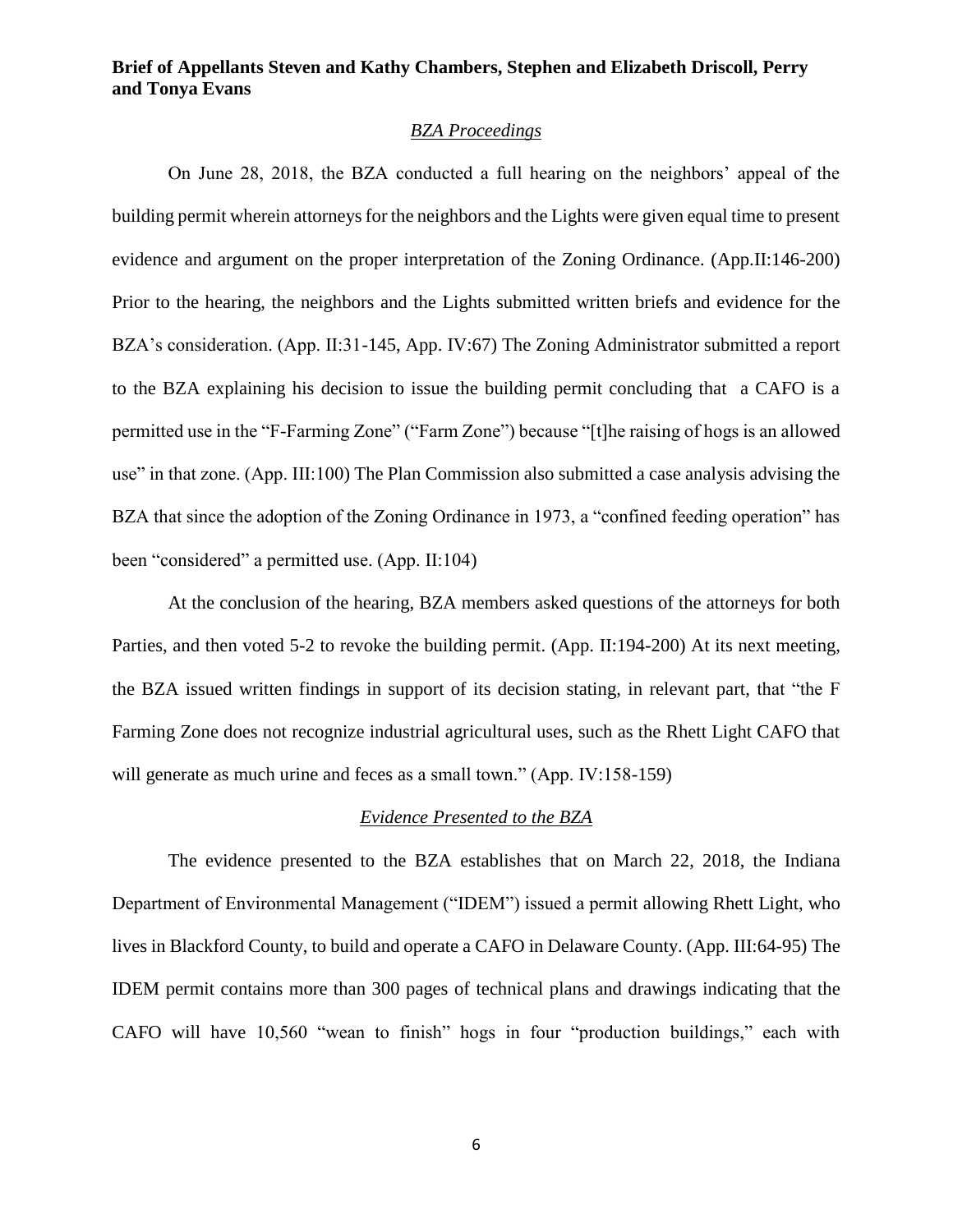underground waste pits to collect the annual generation of 4.2 million gallons of hog urine, feces, and process waste water. (App. II:152-153, App. III:64-95)

The IDEM permit also confirms that the operation meets the federal definition of a  $CAFO<sub>l</sub><sup>2</sup>$ and is subject to certain federal Clean Water Act requirements, as well as Indiana's confined feeding regulations. (App. III:64, 75) Neither federal nor state regulations limit air emissions from CAFOs or restrict where they can locate for protection of property values, which is left up to local jurisdictions. (App. II:35-36). And notably, the regulatory definition of a CAFO does not use the term "farm" or characterize a CAFO as a farm. (App. II:163-164, III:50-57) Instead, the definition refers to a CAFO as a "facility" and operation" with "production" and "animal confinement" areas, and "waste containment" areas, structures and systems. (App. III:50-57) As explained by the U.S. Department of Agriculture ("USDA"), there are three "key elements" of the definition that distinguish CAFOs from traditional farms: "[1] animals are confined; [2] they are fed, rather than grazed on grass or other vegetation; and [3] the 'facility' refers to a structure, not an entire farm." (App. III:14)

Another distinction is the environmental and public health risks associated with CAFOs. According to a 2010 report by the National Association of Local Boards of Health and Centers for Disease Control (collectively "CDC"), unlike traditional farms, CAFOs generate enormous quantities of biological waste—more than some U.S. cities—and emit dangerous pollutants into the air including ammonia, hydrogen sulfide, and volatile and semi-volatile organic compounds. (App. III:28-33) These pollutants are extremely noxious and smell much worse than odors

 $\overline{\phantom{a}}$ 

<sup>2</sup> Under the CWA, a "large CAFO" is defined to include animal feeding operations that confine more than "2,500 swine each weighing 55 pounds or more." 40 CFR 122.23(b)(2),(4). (App. II:223, III:56) Thus, the Lights' CAFO with 10,560 finishing hogs, each weighing up to 290 pounds (App. III:19,68), is the equivalent of more than 50,000 hogs each weighing 55 pounds, or 20 times the minimum regulatory animal number/weight threshold for a "large CAFO."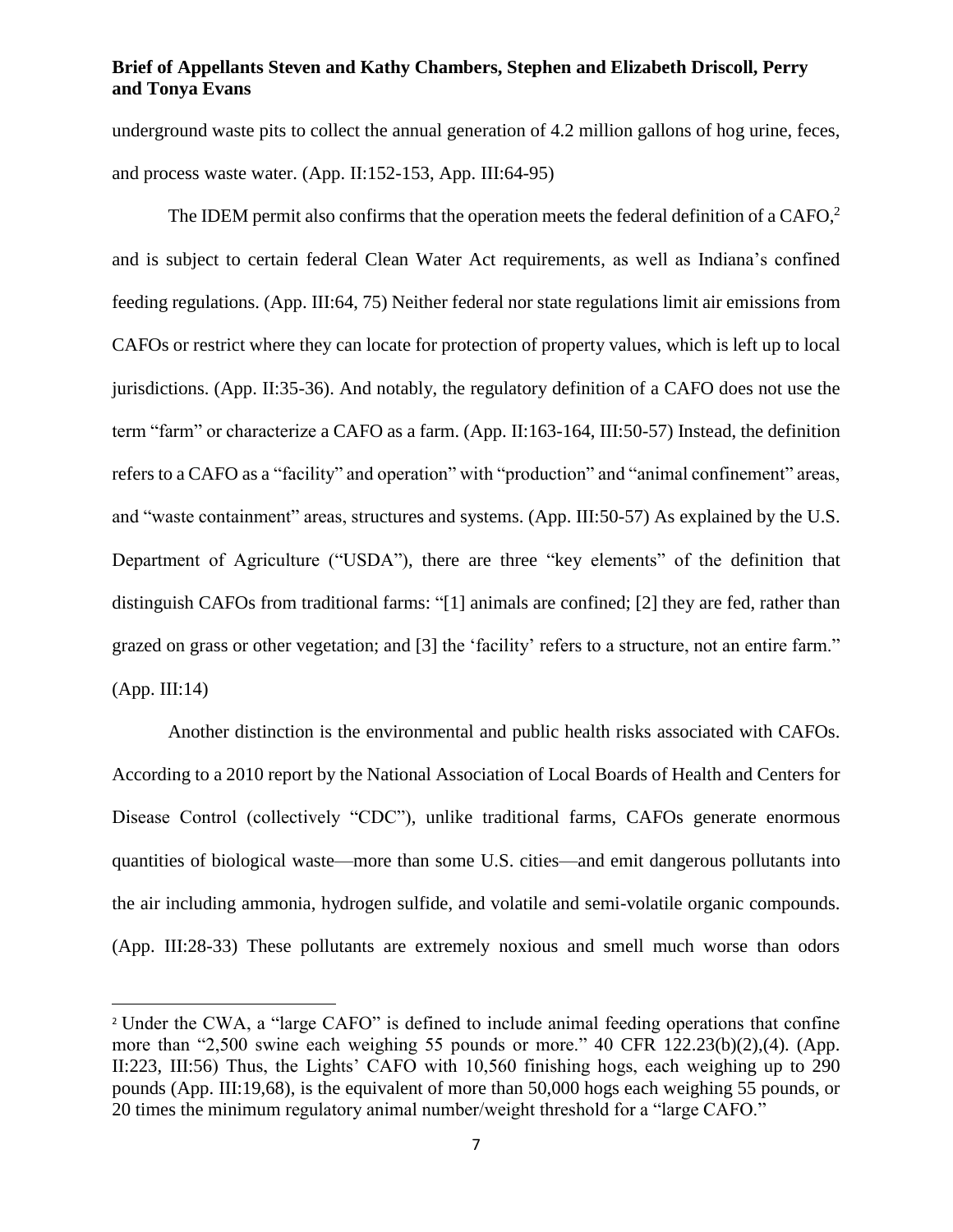associated with traditional farms. (App. III:7) And, unlike typical farm smells, the putrid air pollution from CAFOs is known to greatly diminish quality of life, reduce property values, alter daily activities, and pose serious health threats to people who live nearby—health threats including bronchitis, pulmonary disease, asthma, and respiratory distress syndrome, irritation to the eyes, nose, and throat, anxiety and depression, memory loss, heart disease, and even death. (App. II:39)

There are approximately 200 homes within one mile of the Lights' CAFO property—45 of those households are within a half-mile and received notice of Rhett Light's permit application to IDEM. (App. II:31, 153, III;86-90) Thereafter, news of the CAFO drew significant public concern and controversy not only about the CAFO's threat to neighbors' health, quality of life, and property values, but also the revelation that Delaware County lacked any zoning regulations for CAFOs to prevent those impacts. (App. III:96-98)<sup>3</sup> Indeed, the legal term "CAFO" is nowhere to be found in the Zoning Ordinance in effect at the time. 4 Instead, the Zoning Ordinance's Farm Zone in Article XII, Section 1 states in relevant part that:

No building, structure or land shall be used or occupied and no building or structure shall be hereafter erected, structurally altered, enlarged or maintained except for the following uses: . . . "field crops; dairies; tree crops; flower gardening; nurseries; orchards; farms for the hatching, raising and sale of chickens, hogs, cattle, turkeys or other animals; horse farm; sheep raising; breed, boarding or sale of dogs; aquariums. . . . Barns and similar farming buildings.

(App. III:58) CAFOs are not listed.

 $\overline{\phantom{a}}$ 

In turn, the only requirements for these permitted farm uses are that they occur "on a tract of land having a minimum area of five (5) acres" and are "at least two hundred (200) feet from a

<sup>&</sup>lt;sup>3</sup> This fact apparently caught the County Commissioners by surprise as well, given Commissioner King's statement at a public meeting that, "no one brought it to our attention that there is no [CAFO] regulations in our County." (App. II:32, 165)

<sup>&</sup>lt;sup>4</sup> As a result of the controversy over the Lights' CAFO, Delaware County has since amended its Zoning Ordinance to regulate CAFOs.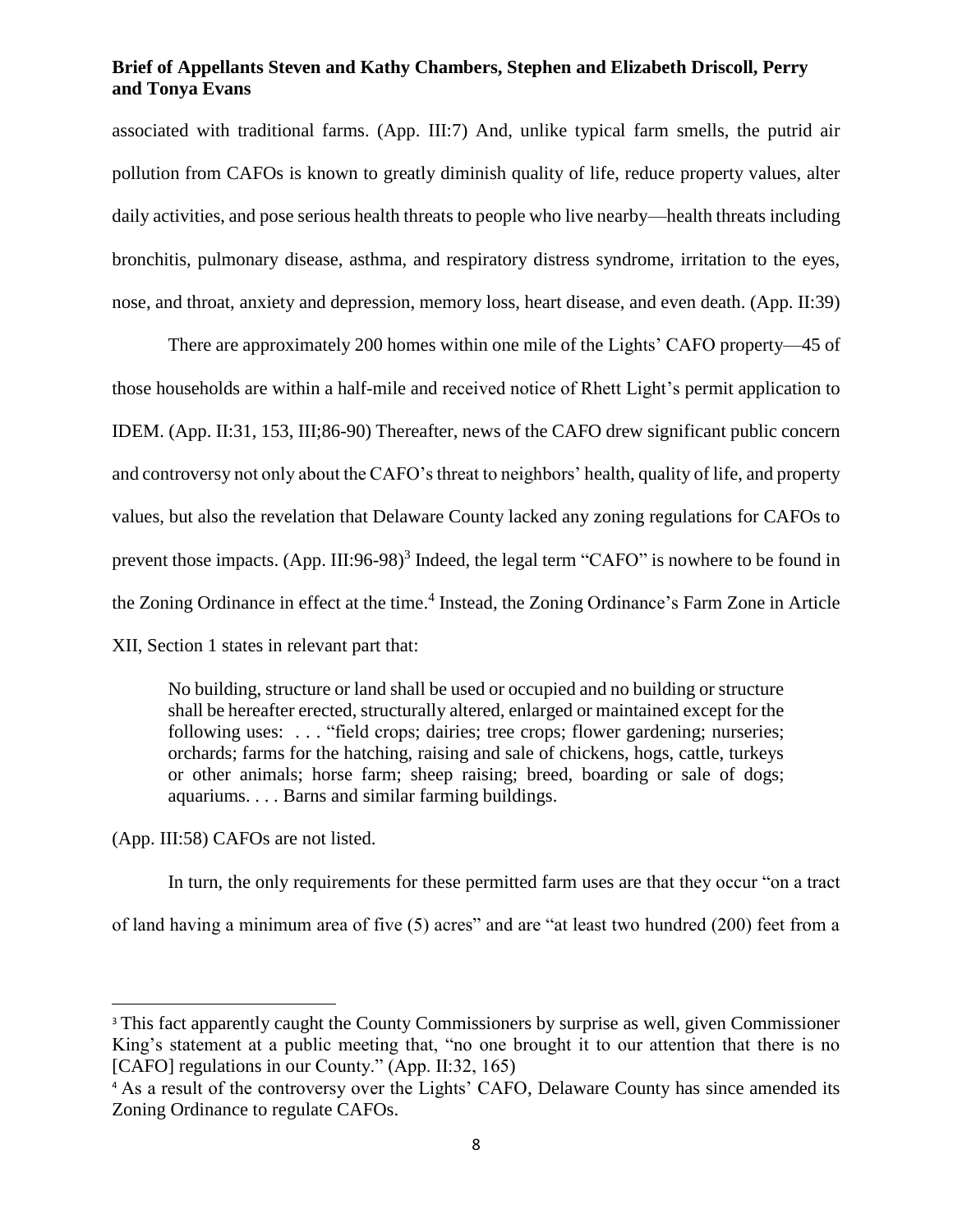dwelling (other than a farm dwelling), school, church, hospital or institution for human care." (App. III:58) Notably, this farm setback does not comply with Indiana's regulation of CAFOs. (App.II:164-165, *see* 327 IAC 19-12-3)

The fact that CAFOs are not listed as a permitted use in the Farm Zone is not surprising. The Zoning Ordinance was enacted in 1973 when traditional farms were the norm, and Delaware County had no animal confinement operations, much less a CAFO. (App. II:161) Even when the Farm Zone was added to the Zoning Ordinance in  $1993$ ,<sup>5</sup> there were just two confinement operations in Delaware County. (Tr. 65; App. II:71) Neither was a CAFO, and both were vastly smaller (100 and 600 sows, respectively) than the Lights' 10,000+ hog CAFO. (Tr. at 65) Thereafter, between 1993 and 1999, three more small confinement facilities were established in Delaware County, one of which apparently expanded to a CAFO in 2017. (Tr. at 24-25, 48; App. II:71, IV:99) 6

This history is consistent with the USDA's 2009 report on the "industrialization of U.S. livestock farms" marked by the "dramatic transformation" of farming since 1987 to "large-scale industrialized production systems." (App. III:10-12) Notably, the USDA report points to the regulatory definition of a CAFO as "captur[ing] key elements of the transformation" in that a CAFO, unlike a traditional farm, utilizes "a production process that concentrates large numbers of

 $\overline{\phantom{a}}$ 

<sup>&</sup>lt;sup>5</sup> The BZA record submitted to the trial court inadvertently does not contain a complete copy of Petitioners' Exhibit H submitted to the BZA, which indicates that the Farm Zone was added to the Zoning Ordinance on July 13, 1993. A true and complete copy of Exhibit H is provided for this Court's review on page 2 of Appellant's Appendix Volume VI. The BZA hearing transcript and briefing also confirm the Parties' understanding that the F-Farm Zone was added to the Ordinance in 1993. (App. II:40, 161-162, 191)

<sup>&</sup>lt;sup>6</sup> This information about the nature, size and number of animals at existing confinement operations in Delaware County was provided to the trial court during oral argument. However, the BZA received only the names of the "five different operations" and the dates that "they were added to the tax rolls." (App. II:71)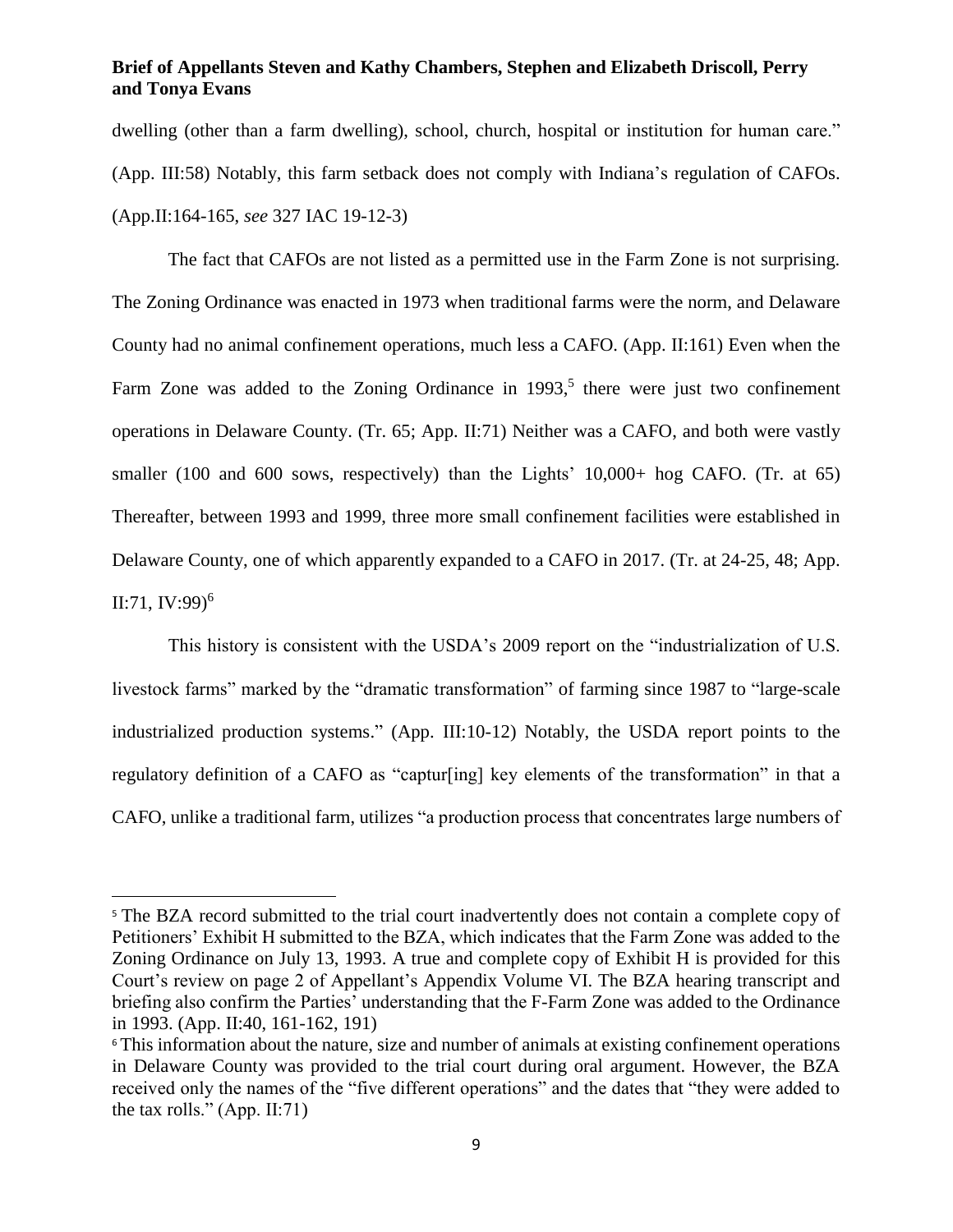animals in relatively small and confined spaces, and substitutes structures and equipment . . . for land and labor." (App. III:14-15) In addition, the USDA explained that by 2009, the term CAFO was "used broadly and interchangeably with terms like industrial-agriculture or factory farms." (App. III:14-15)

Despite this transformation of farming to big industry, Delaware County did not update its Zoning Ordinance to address CAFOs. (App. II:161-162) The County did amend its Subdivision Ordinance in 1997 to require restrictive covenants for subdivisions in or abutting the Farm Zone to notify future homeowners that the subdivision "is in or adjacent to an area zoned for agricultural uses" including "confinement feeding operations." (App. IV:223) However, the County did not similarly amend the Zoning Ordinance to include "confinement feeding operations" or CAFOs as permitted uses in the Farm Zone. (App. II:161-162) Nor did the County define the term "confinement feeding operations" in either ordinance to make clear that the term includes CAFOs. (App. IV:223, VI:25-28)

Consequently, two decades later, when the controversy over the Light CAFO ensued, the question arose as to whether a CAFO is a permitted use in the Farm Zone. (App. II:32, 165, III:96- 99) Adding to the confusion, the County Commissioners' attorney, John Brooke, publicly advised the Commissioners that "a CAFO is not considered an agricultural use" under other county ordinances that he reviewed. (App. II:165) He went on to explain that the County's existing confinement operations had simply been "place[d] in areas that are zoned a-agricultural" since "the county did not have zoning regulations concerning confined animal feeding operations." (App. II:32, App. III:98)

Consistent with Mr. Brooke's explanation of the County's de facto practice, the County's Zoning Appeals Planner, Fred Daniels, stated his interpretation in an email to one of the neighbors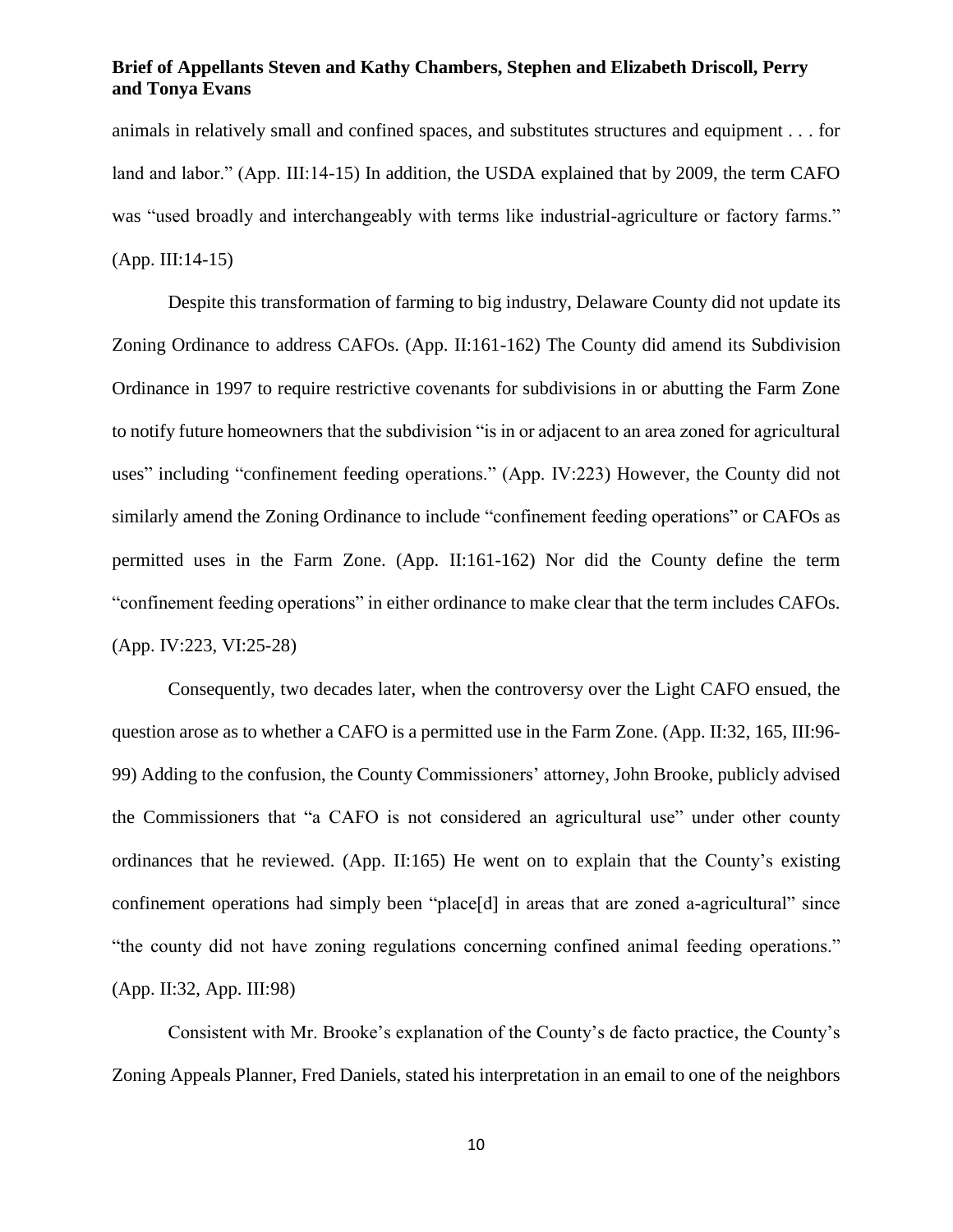that a CAFO is allowed in the Farm Zone because the "Zoning Ordinance treats all agricultural uses the same." (App. IV:218) Similarly, the Plan Commission's Executive Director, Marta Moody, provided her view that the "Zoning Ordinance allows agricultural uses in the Farming Zone that include crops and farm animals (whether confined or free range)." (App. IV:221)<sup>7</sup>

Also as a result of the controversy over the Light CAFO, the County Commissioners enacted a Moratorium on "the approval of building permits for any new or expanded Confined Feeding Operation (CFO) as defined in 327 IAC 19-2-7 or Concentrated Animal Feeding Operation (CAFO), as defined in 40 CFR § 122.23 in Delaware County. . . until repealed by an ordinance establishing appropriate rules and regulations for animal feeding operations." (App. IV:62-63) This Moratorium, enacted on May 21, 2018, was "in recognition of the significance of this matter in light of the questions and concerns raised by residents of Delaware County." (App. IV:62) However, the Commissioners voted that the Moratorium would not apply to the Light CAFO because the County had just issued the building permit to Rhett Light, and the Zoning Ordinance "currently provides that an animal feeding operation of any size is considered a permitted use in the F-Farming Zone." (App. IV:62) Because the Zoning Ordinance "provides" no such thing, the neighbors brought the matter to the BZA. (App. II:26)

### *Legal Authorities Provided to the BZA*

At the BZA hearing and in their written briefs to the BZA, the Parties also relied on certain legal authorities to support their respective positions. The neighbors provided a copy of the federal CAFO rule setting forth the legal definition of a CAFO. (App. III:50-57) The neighbors also presented the decision in *T.W. Thom Constr. v. City of Jeffersonville,* 721 N.E.2d 319, 325 (Ind.

l

<sup>7</sup> Although the BZA was not privy to Fred Daniels and Marta Moody's emails, the Lights submitted them to the trial court, which found them to be material. (Opinion at 5; App.II:19).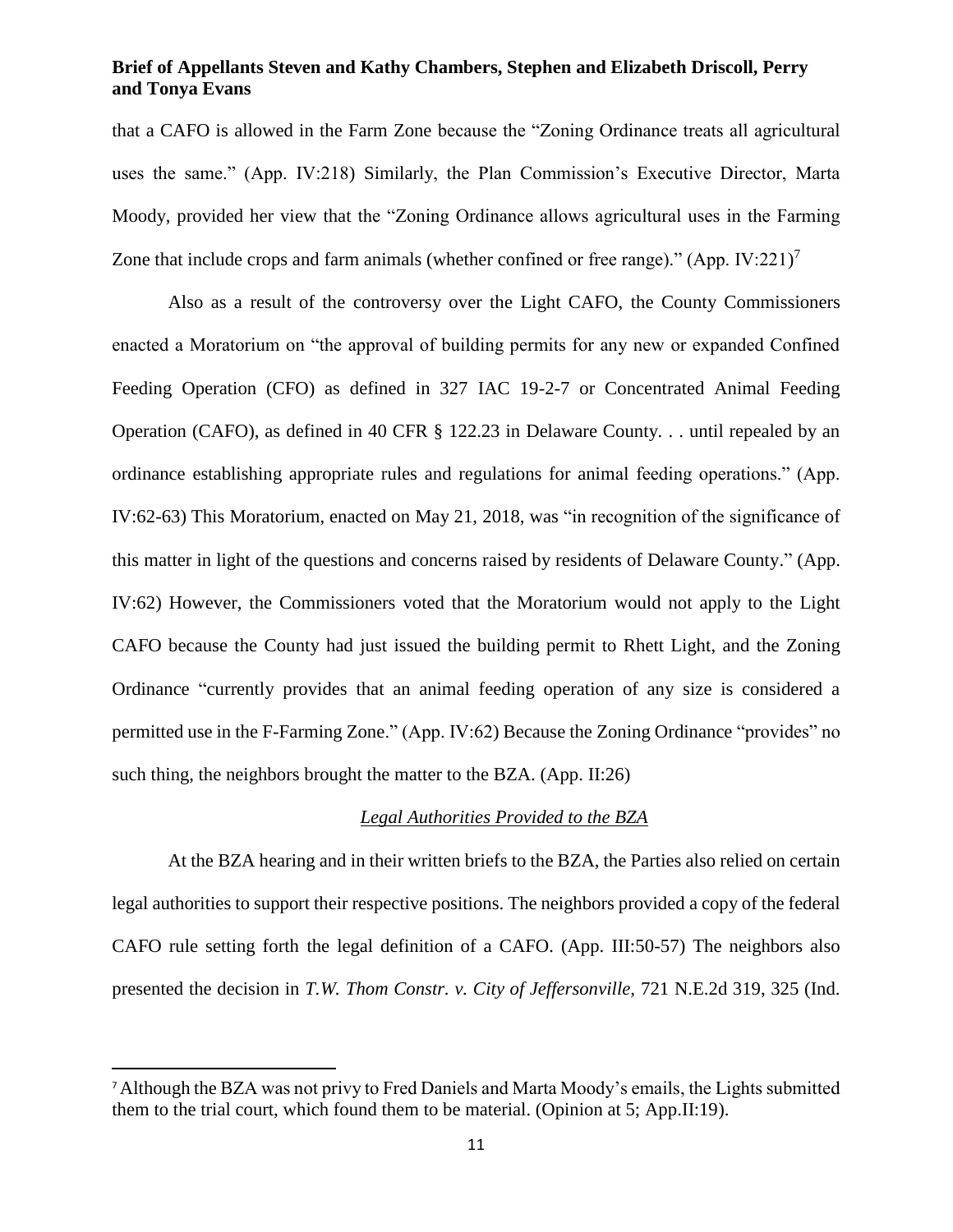Ct. App. 1999), wherein the appeals court held that, "when a zoning ordinance permits specified uses in specific zoning districts, all other uses in those districts are forbidden absent a special use permit or variance"—a holding that is based on "the long-standing principle of statutory construction . . . that the enumeration of certain things in a statute necessarily implies the exclusion of all others." (App. 144-156)

For their part, the Lights insisted that their operation is not a CAFO under federal or state law. (App. II:177, 190, 197-179)<sup>8</sup> Instead, the Lights asserted that their operation falls within the definition of an "agricultural purpose" under Indiana's building safety statute (Ind. Code § 22-12- 1-2), which includes "farming, dairying, pasturage, apiculture, horticulture, floriculture, vitaculture [viticulture], ornamental horticulture, olericulture, pomiculture, animal husbandry, and poultry husbandry." (App. II:72) Also, the Lights relied on *Indiana Fire Prevention Building and Safety Commission v. Rose Acre Farms, Inc.*, 530 N.E.2d 131 (Ind.App. 1988), wherein the Court of Appeals held that "the size and nature of a farming operation does not remove it from the exemptions granted to an agricultural enterprise" under Indiana's building safety statute. (App. II:72)

## *The Trial Court's Reversal of the BZA*

After considering the evidence and legal arguments of the Parties, the BZA agreed with the neighbors that a CAFO is an "industrial agricultural use" that is not a permitted use in the Farm Zone. (App. IV: 158-159) The trial court disagreed with that assessment and, instead, concluded that the Farm Zone "language clearly indicates that hog raising operation, in barns, are a permitted use" and that "clear language . . . itself is sufficient to answer to the question presented." (Opinion

l

<sup>8</sup> However, in response to questioning by a BZA member, the Lights' attorney admitted that the operation meets the regulatory definition of a "large CAFO." (App. II:198)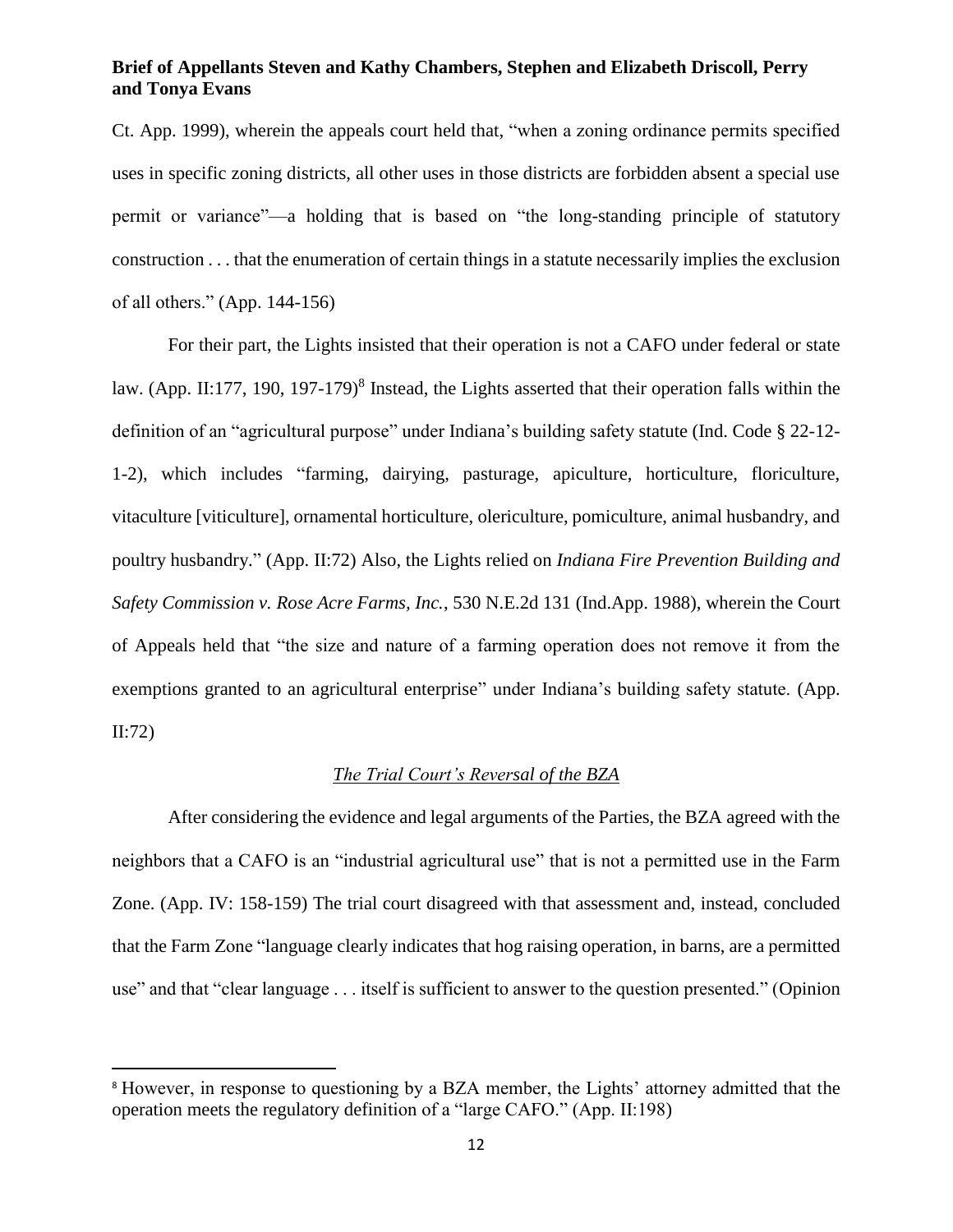at 8; App. II:22) The trial court also "identifie[d] the facts relevant to its determination" including: language referencing "confinement feeding operations" in the 1997 Subdivision Ordinance; the recent Moratorium on CAFOs and CFOs; and the fact "that there were other confined feeding operations permitted in Delaware County following the passage of the zoning ordinance." (Opinion at 8; App. II:22)

As discussed below, the trial court impermissibly reweighed the evidence and failed to defer to the BZA's reasonable interpretation of its own Zoning Ordinance.

#### **IV. SUMMARY OF ARGUMENT**

The BZA's decision to revoke the building permit was based on its reasonable interpretation of the Farm Zone as allowing traditional farming uses, but not CAFOs. The Farm Zone language lists a number of different, permitted land uses including "raising hogs" and "barns", but does not include the term CAFO—a distinct, legally defined category of land use. Furthermore, the BZA's decision is supported by evidence in the record that: (1) CAFOs are not the same as traditional farms in terms of their industrial nature, scale and impact; (2) CAFOs are subject to federal and state regulation that traditional farms are not; and (c) there were no CAFOs in Delaware County at the time the Zoning Ordinance was enacted in 1973, or when it was amended in 1993 to add the Farm Zone. Based on this evidence and the ambiguous language of the Farm Zone on the issue of CAFOs, it was reasonable for the BZA to conclude that CAFOs were either not contemplated or were intentionally excluded by the drafters of the Farm Zone. The trial court's disagreement with that view, no matter how reasonable it may be, is insufficient to warrant reversal of the BZA's decision. Accordingly, this Court should reinstate it and overturn the trial court's decision.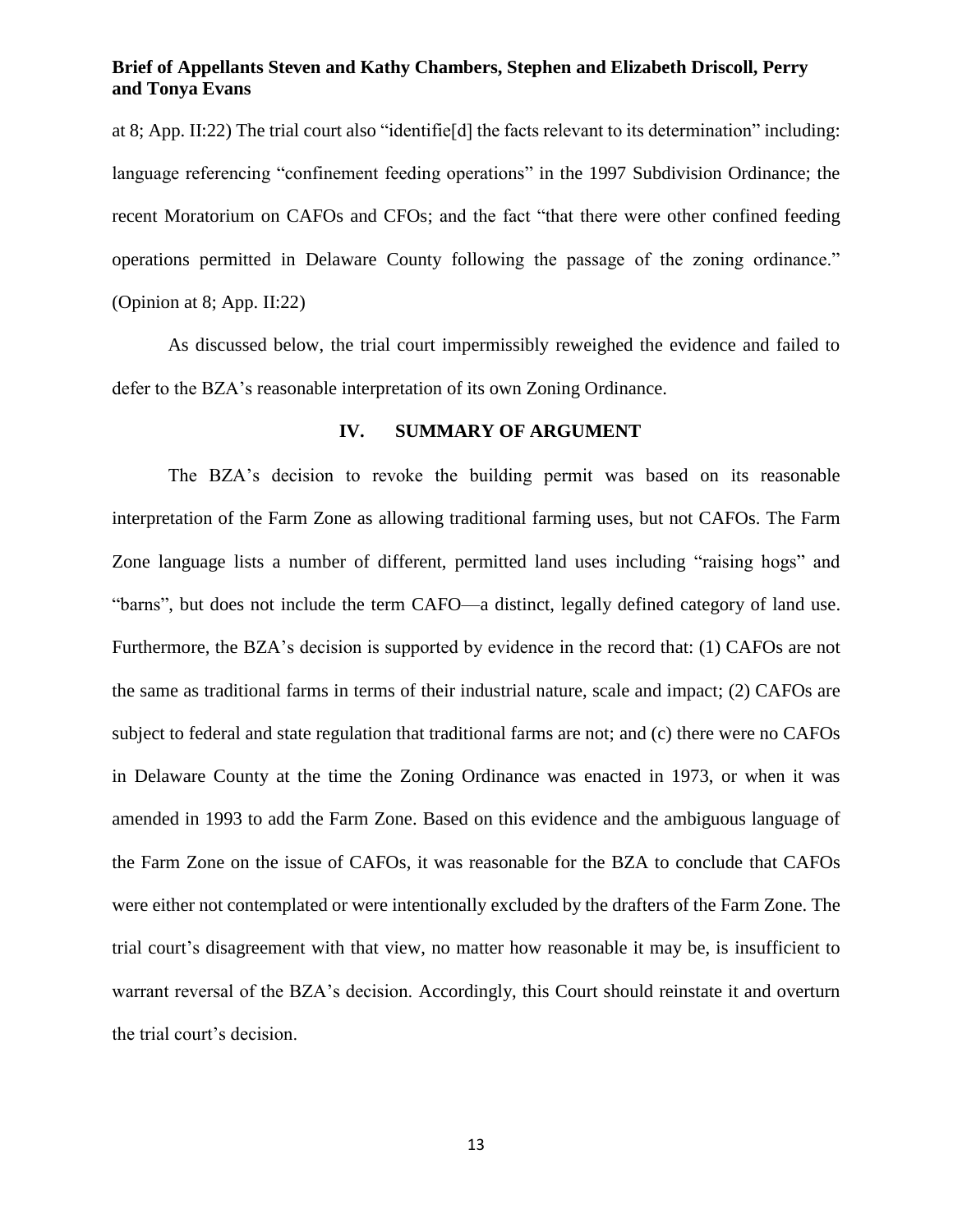## **V. ARGUMENT**

#### A. Standard of Review

On judicial review of a BZA decision, the trial and appellate courts are subject to the same standard of review. *Midwest Minerals Inc. v. Bd. of Zoning Appeals of Area Plan Com'n of Vigo County*, 880 N.E.2d 1264, 1268 (Ind. Ct. App. 2008). That standard is set forth in Ind. Code § 36- 7-4-1614, which provides that "[t]he burden of demonstrating the invalidity of a zoning decision is on the party . . . asserting invalidity." The reviewing court "shall grant relief . . . only if the court determines that . . . the zoning decision is:

(1) arbitrary, capricious, an abuse of discretion, or otherwise not in accordance with law;

(2) contrary to constitutional right, power, privilege, or immunity;

(3) in excess of statutory jurisdiction, authority, or limitations, or short of statutory right;

(4) without observance of procedure required by law; or

(5) unsupported by substantial evidence.

## *Id.*

Under this standard, the party seeking to overturn a BZA decision "labors under a heavy burden" because the reviewing court must "presume the determination of the [BZA], an administrative agency with expertise in zoning matters, is correct." *Midwest Minerals Inc.*, 880 N.E.2d at 1268; *see also Town of Munster Bd. of Zoning Appeals v. Abrinko*, 905 N.E.2d 488, 491 (Ind. Ct. App. 2009) (the court's "review begins with the presumption that the BZA, due to its expertise in zoning matters, reached a correct decision"). Accordingly, the court may not "reweigh the evidence or substitute [its] decision for that of the [BZA's]." *Id*. And, "unless the BZA's decision [is] illegal, it must be upheld." *McBride v. Bd. of Zoning Appeals of Evansville-Vanderburgh Area Plan Comm.,* 579 N.E.2d 1312, 1315 (Ind. Ct. App. 1991). The trial court failed to follow this standard.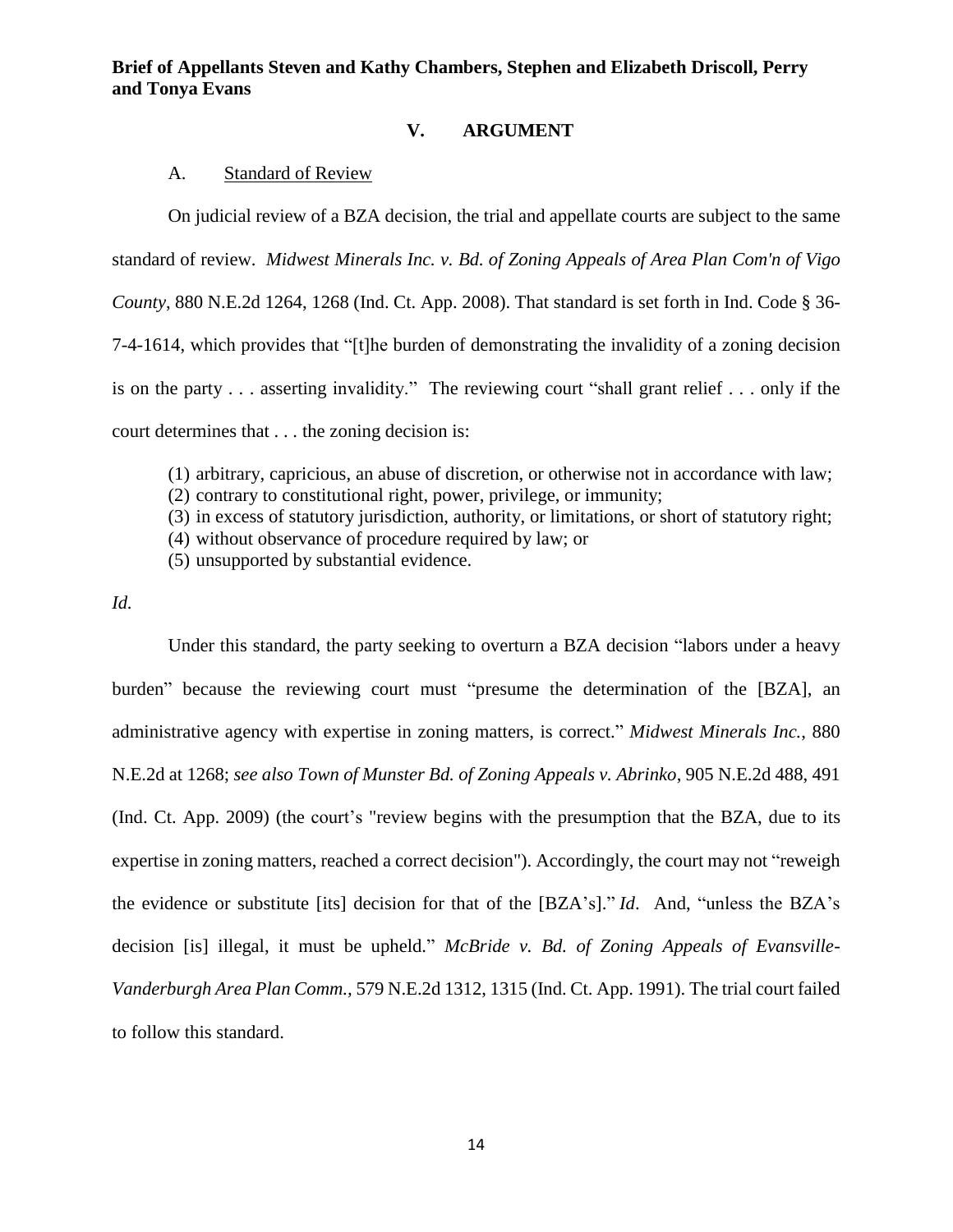## B. The BZA's Interpretation of the Zoning Ordinance is Reasonable and Entitled to Deference

"The interpretation of an ordinance is a question of law to which this [C]ourt owes the trial court's holding no deference." *T.W. Thom Constr.,* 721 N.E.2d at 324. Furthermore, "[i]n reviewing a BZA's interpretation of its zoning ordinance, "the express language of the ordinance controls" and the reviewing court's "goal is to determine, give effect to, and implement the intent of the enacting body." *Hoosier Outdoor Advertising Corp. v. RBL Mgmt., Inc.,* 844 N.E.2d 157, 163 (Ind. Ct. App. 2006). "When an ordinance is subject to different interpretations, the interpretation chosen by the [BZA] . . . is entitled to great weight, unless that interpretation is inconsistent with the ordinance itself." *Id.* Thus, "if a court is faced with two reasonable interpretations of an ordinance, one of which is supplied by [the BZA,] . . . the court should defer to the [BZA]." *Id.* In other words, if the reviewing court finds the BZA's interpretation to be reasonable, "it should end its analysis and not address the reasonableness of the other party's interpretation." *Id.* That is what the trial court should have done here.

### *1. The Farm Zone Language is Ambiguous as to Whether CAFOs are Allowed*

Instead, the trial court rejected the BZA's interpretation concluding that the Farm Zone unambiguously allows CAFOs because it "clearly indicates that hog raising *operation*, in barns, are a permitted use" and that "clear language [is] . . . itself is sufficient to answer the question presented." (Opinion at 8; App. II:22 (emphasis added)) The trial court is wrong on this point for at least three reasons. First, contrary to the trial court's reading, nowhere does the term "operation" appear in the Farm Zone's text, and that term adds unique meaning<sup>9</sup> not intended by the drafters.

l

<sup>9</sup> *See* Merriam-Webster Dictionary definition of "operation" at [https://www.merriam](https://www.merriam-webster.com/dictionary/operation)[webster.com/dictionary/operation.](https://www.merriam-webster.com/dictionary/operation)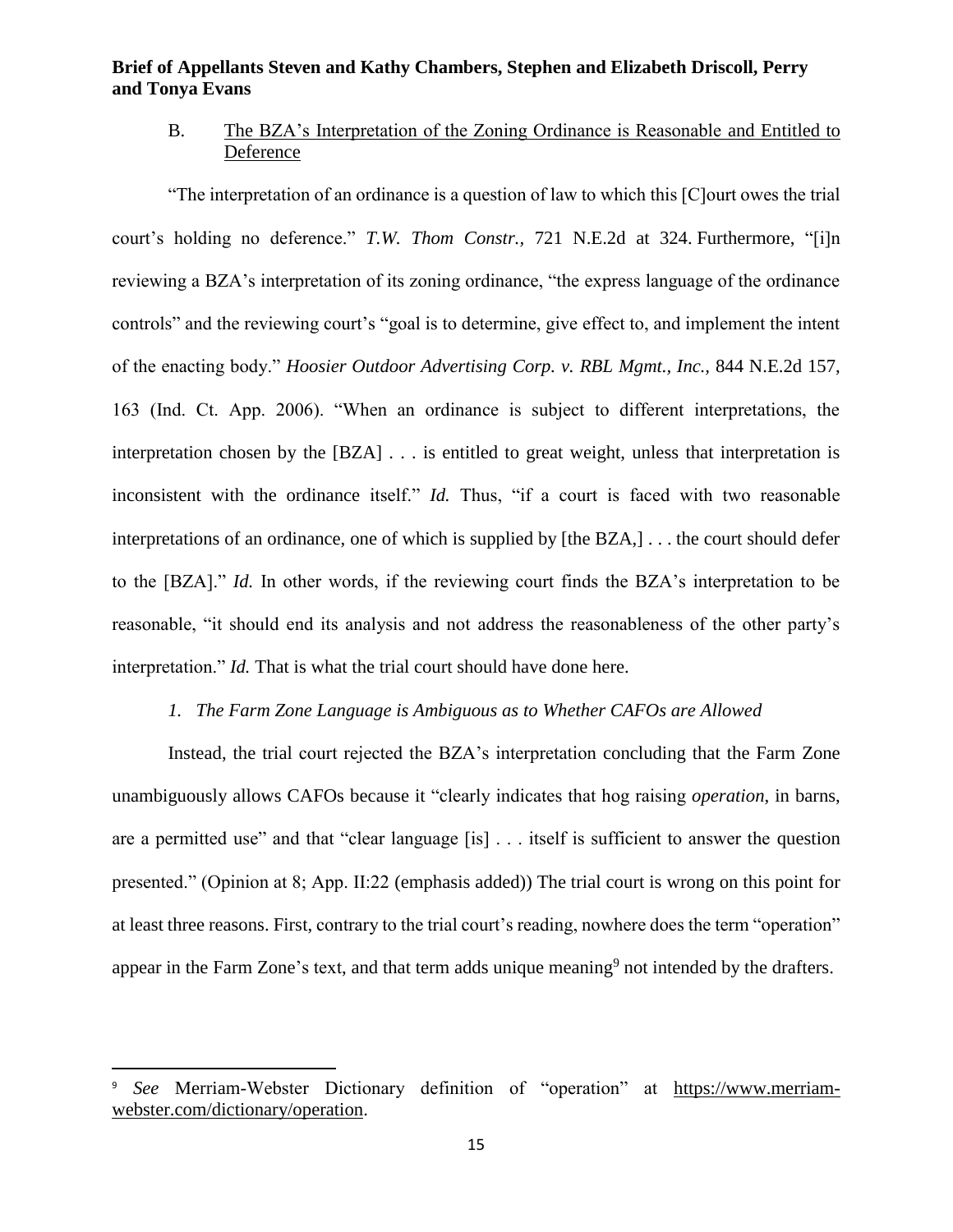Second, whether a "hog raising operation" is allowed in the Farm Zone, does not answer the relevant question of whether a CAFO is allowed. By legal definition CAFOs are distinct from traditional farms. *See* 40 CFR §122.23; Ind. Code §§ 13-11-2-38.3 and 40. And, the evidence before the BZA, including reports from the USDA and CDC on the industrial scale, nature and impact of CAFOs demonstrate they are nothing like traditional farms. Moreover, the County Commissioners' own attorney acknowledged the ambiguity explaining that "a CAFO is not considered an agricultural use" under other county ordinances that he reviewed. (App. II:165) Thus, the BZA reasonably resolved that ambiguity to conclude that the Farm Zone does not allow CAFOs.

The Farm Zone's ambiguity is also seen under the "well-settled rule [of statutory construction] that when a zoning ordinance permits specified uses in specific zoning districts, all other uses in those districts are forbidden absent a special use permit or variance." *T.W. Thom Constr,* 721 N.E.2d at 325. To illustrate, the appeals court in *T.W. Thom Constr.,* held that a city zoning ordinance which did not specify "mobile home parks" as a land use in any zoning district, did not allow such developments by implication because "mobile home parks are not just another residential use but a distinct category of use unlike any other." *Id.*

Similarly, in *Day v. Ryan*, stockyards were not allowed under a county zoning ordinance which identified "feedlots" and "livestock sale barns" as permitted uses in the agricultural zone, but not stockyards. 560 N.E.2d 77, 82 (Ind. Ct. App. 1990). Similar to the Lights' argument in this case, developers of the stockyard argued that the listing of feedlots and livestock sale barns implied that stockyards were a permitted use because they contain livestock. *Id.* at 82. The appeals court rejected that view noting that the ordinance plainly stated that "except as provided no building or premises shall be used for any purpose other than that permitted in the zoning district in which the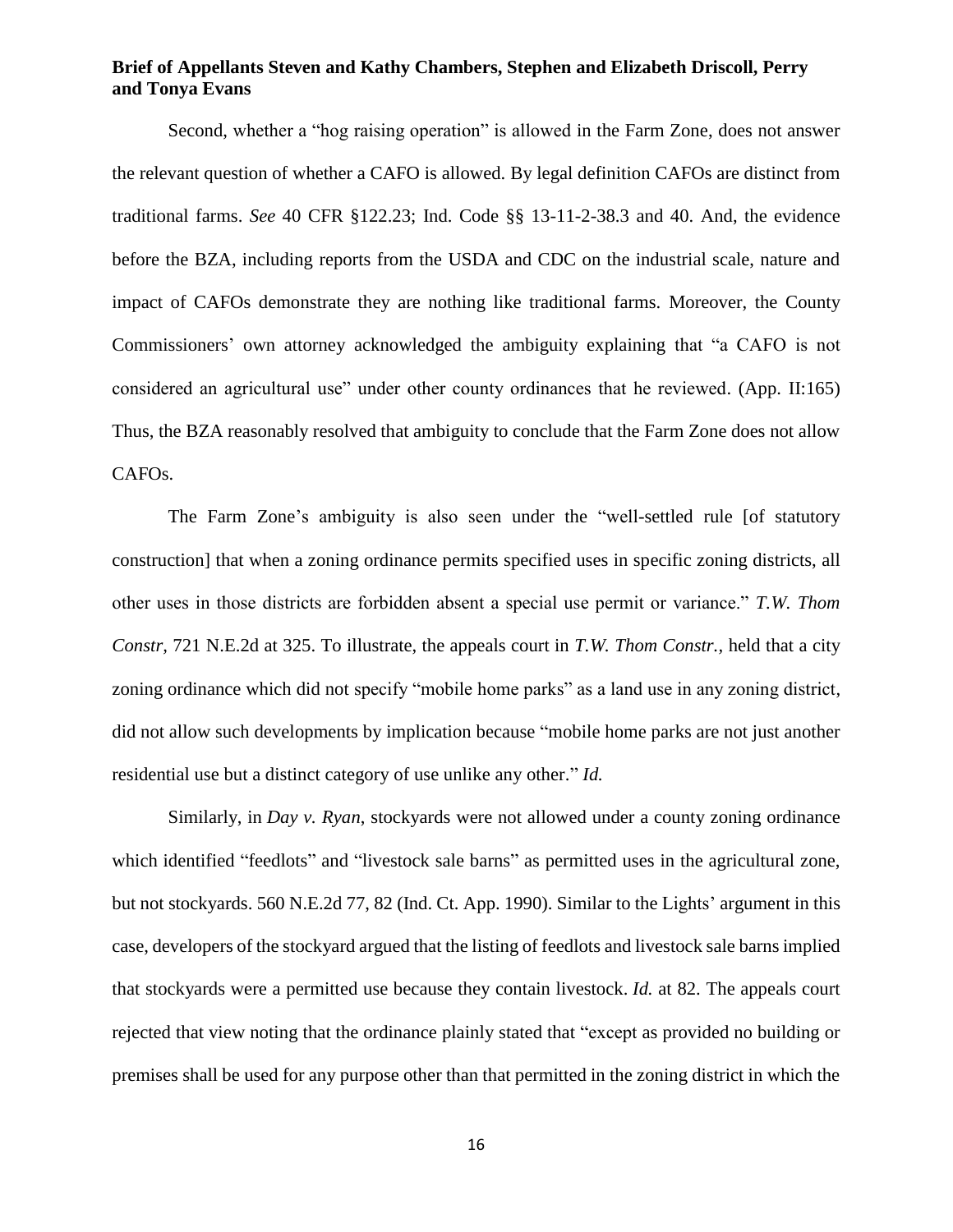building or premises is located." *Id.* The court reasoned that when an ordinance specifies certain uses, those not designated are excluded by implication. *Id.*

Likewise, in the present case, the Zoning Code enumerates a list of permitted uses in the Farm Zone which does not include CAFOs. And like a stockyard, a CAFO is not just another agricultural use simply because it contains livestock. Instead, like a mobile home park, it is a legally distinct category of use "unlike any other." Accordingly, there is no basis for the trial court to have concluded that a CAFO is "clearly" understood to be synonymous with the terms "raising hogs" and "barns" and, therefore, a permitted use in the Farm Zone. At best, the Farm Zone language is ambiguous and subject to interpretation on that question. Because the BZA's resolution of that ambiguity is reasonable, it must be upheld. *McBride,* 579 N.E.2d at 1315.

Nevertheless, in rejecting the BZA's reasonable construction, the trial court relied on the rule of statutory construction that zoning ordinances are to be strictly construed in favor of the property owner. (Opinion at 9; App. II:23) While that is a general rule, such strict construction does not allow courts to add language to an ordinance or resolve ambiguity against a BZA's reasonable interpretation of its own zoning ordinance. *House of Prayer Ministries, Inc. v. Rush Cty. Bd. of Zoning Appeals,* 91 N.E.3d, 1053, 1063-64 (Ind. Ct. App. 2018).

Here, the trial court has done both—its ruling adds legally defined terms, language and meaning to the Farm Zone that does not exist, fails to give deference to the BZA's reasonable interpretation and, therefore, should be overturned by this Court.

#### *2. The Trial Court Impermissibly Reweighed Evidence*

It was also reasonable for the BZA to conclude that CAFPs are not allowed in the Farm Zone based on the evidence before it. Instead of assessing that evidence to verify that it supports the BZA's determination, the trial court "identif[ied] the facts relevant to its determination."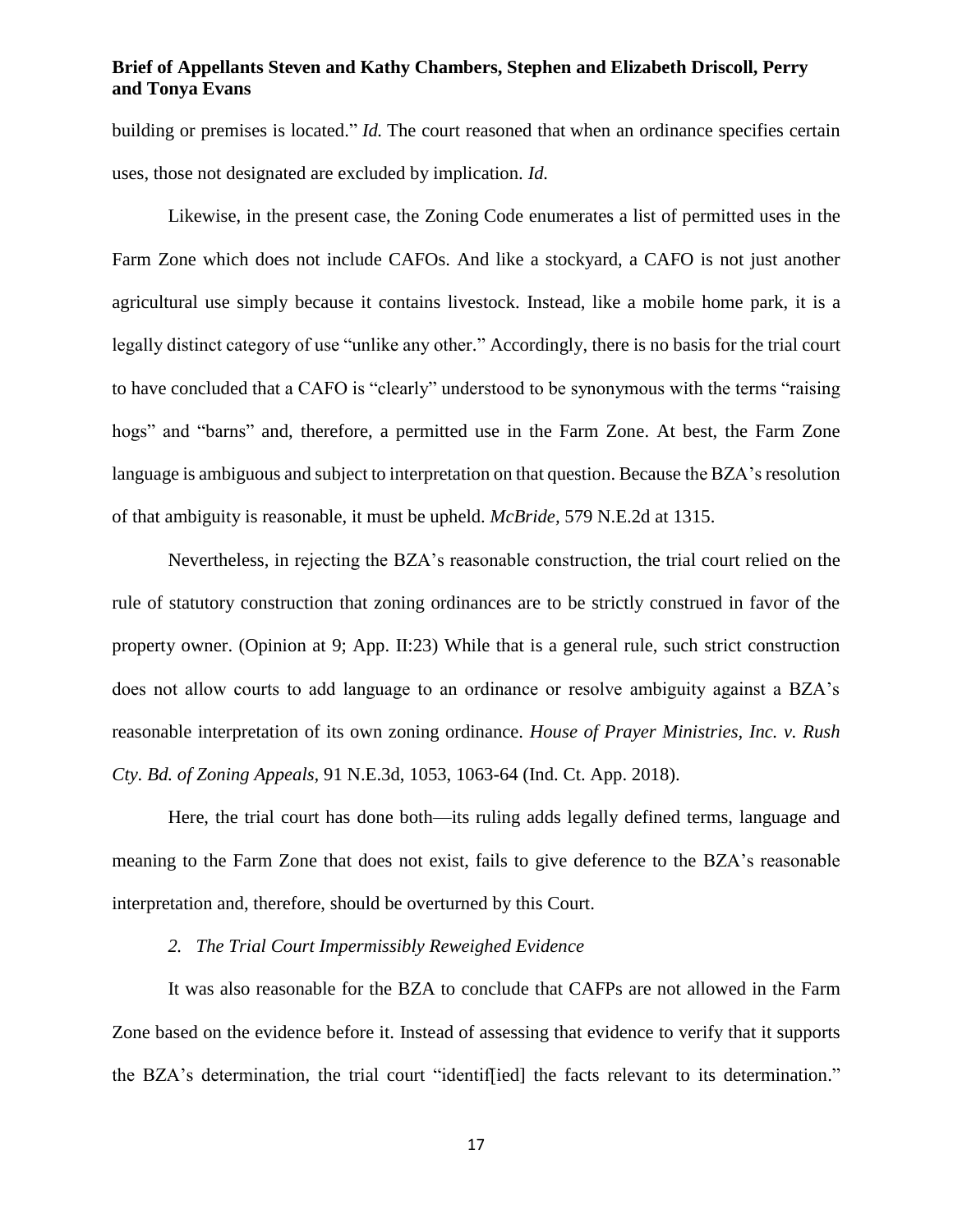(Opinion at 3; App. II:17). That was not the trial court's job. *Midwest Minerals Inc.*, 880 N.E.2d at 1268 (on judicial review of a BZA decision, the court may not "reweigh the evidence or substitute [its] decision for that of the [BZA's]") And, none of the evidence identified by the trial court outweighs the credible evidence relied on by the BZA.

Specifically, the trial court accepted the Lights' argument that CAFOs are permitted uses in Farm Zone because "there were other confined feeding operations permitted in Delaware County following the passage of the zoning ordinance." (Opinion at 8; App. II:22) But that fact says nothing about the relevant question: whether the *initial* drafters of the Zoning Ordinance intended for confined feeding operations or—more importantly, CAFOs—to be permitted uses in the Farm Zone. *Hoosier Outdoor Advertising Corp.,* 844 N.E.2d at 163 (in construing a zoning ordinance, court's "goal is to determine, give effect to, and implement the intent of the *enacting* body." (emphasis added)).

Rather, it simply shows that confined feeding operations were allowed, nothing more. And, the evidence confirms that is exactly what happened. As explained by the Commissioners' attorney, the County's existing confinement operations had simply been "place[d] in areas that are zoned a-agricultural" since "the county did not have zoning regulations concerning confined animal feeding operations." (App. II:32, App. III:98) Notably, in *T.W. Thom Const.,* the appeals court considered and rejected the mobile home park developer's similar argument, explaining that the city's similar "*de facto* custom and practice" of allowing mobile home parks by deferring to state regulation in lieu of local zoning approval, did not mean that mobile home parks are permitted uses under the ordinance. 721 N.E.2d at 326. That is what the trial court should have concluded here.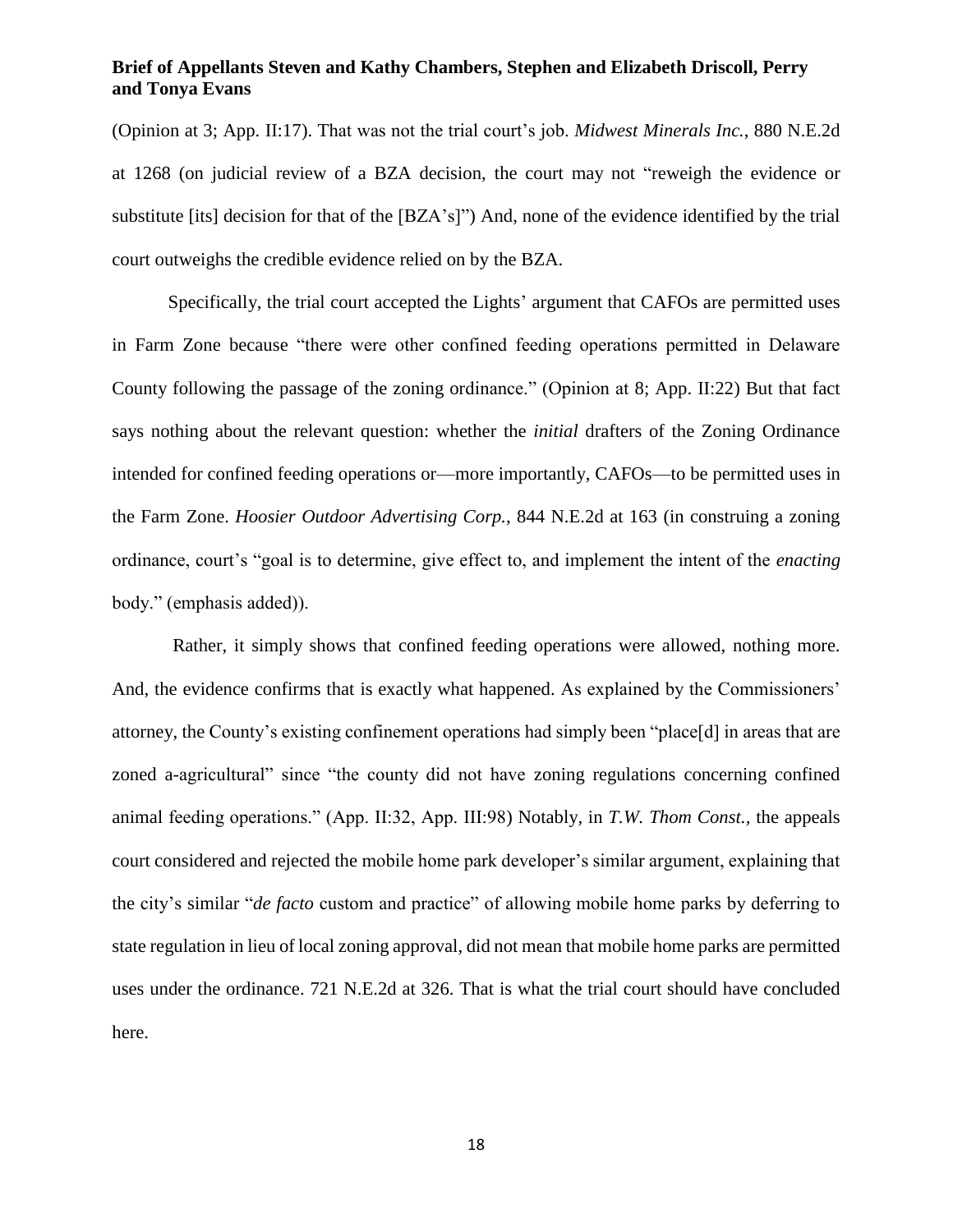The trial court also relied on the County's 1997 Subdivision Ordinance language "requiring covenants to acknowledge the possibility of 'confinement feeding operations' adjacent to subdivisions if they were located near the F Farming Zone," as indicating an "understanding" that CAFOs are allowed. (Opinion at 9; App. II:23) But that language says nothing about what the 1973 drafters of the Zoning Ordinance intended, or prove that the 1993 drafters of the Farm Zone intended to include CAFOs as permitted uses. It demonstrates only that the 1997 drafters of the Subdivision Ordinance "understood" that "confinement feeding operations"—not CAFOs—may exist in the Farm Zone.

Similarly, the trial court concluded that the recent Moratorium Ordinance demonstrates the Commissioners' current "understanding" that the Farm Zone "provides that an animal feeding operation of any size is a permitted use." (Opinion at 9; App. II:23) The current Commissioners' "understanding" aside, it is the Farm Zone language that controls in this case, and that language does not "provide" any such thing. Nowhere in the Farm Zone can the legally defined terms "animal feeding operation" or CAFO be found. The exclusion of these legal terms is the best evidence of what the Farm Zone drafters intended. *Bryant v. Indiana State Dep't of Health*, 695 N.E.2d 975, 978 (Ind. Ct. App. 1998) ("[t]he cardinal rule of statutory construction is to ascertain the intent of the drafter by giving effect to the ordinary and plain meaning of the language used"). And that best evidence, along with other evidence in the record, supports the BZA's reasonable determination that the drafters never intended for CAFOs to be permitted uses in the Farm Zone. That decision must be upheld.

#### **VI. CONCLUSION**

For all the foregoing reasons, this Court should reverse the trial court's erroneous ruling and reinstate the BZA's decision to revoke the building permit for the Light CAFO.

19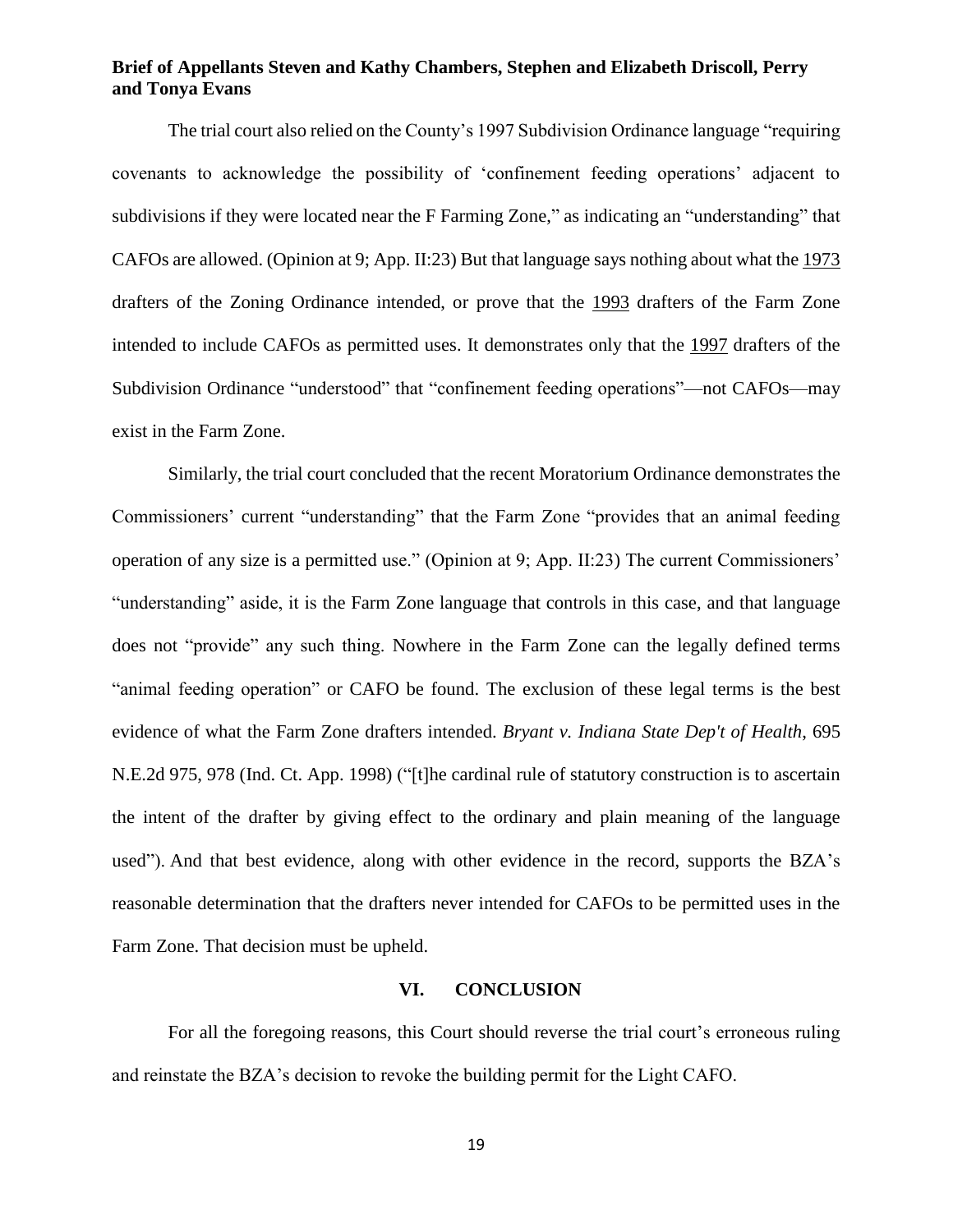Respectfully submitted,

*/s/ Kim E. Ferraro*

Kim E. Ferraro, Atty. No. 27102-64 Aaron Corn, Atty. No. 30570-49 Hoosier Environmental Council 541 S. Lake Street Gary, Indiana 46403 Phone: 219/464-0104 Email: [kferraro@hecweb.org](mailto:kferraro@hecweb.org) [acorn@hecweb.org](mailto:acorn@hecweb.org)

*Attorneys for Intervenors-Appellants* STEVEN CHAMBERS KATHY CHAMBERS STEPHEN DRISCOLL ELIZABETH DRISCOLL PERRY EVANS TONYA EVANS

## **APPEALED ORDER**

In accordance with Appellate Rule  $46(A)(12)$ , a true and correct copy of the trial court's Order issued on May 28, 2019, is attached hereto.

> */s/ Kim E. Ferraro* Kim E. Ferraro

## **WORD COUNT CERTIFICATE**

Pursuant to Appellate Rule 44(F), I verify that this Appellant's Brief contains no more than 14,000 words, excluding items listed in Appellate Rule 44(C).

> */s/ Kim E. Ferraro* Kim E. Ferraro